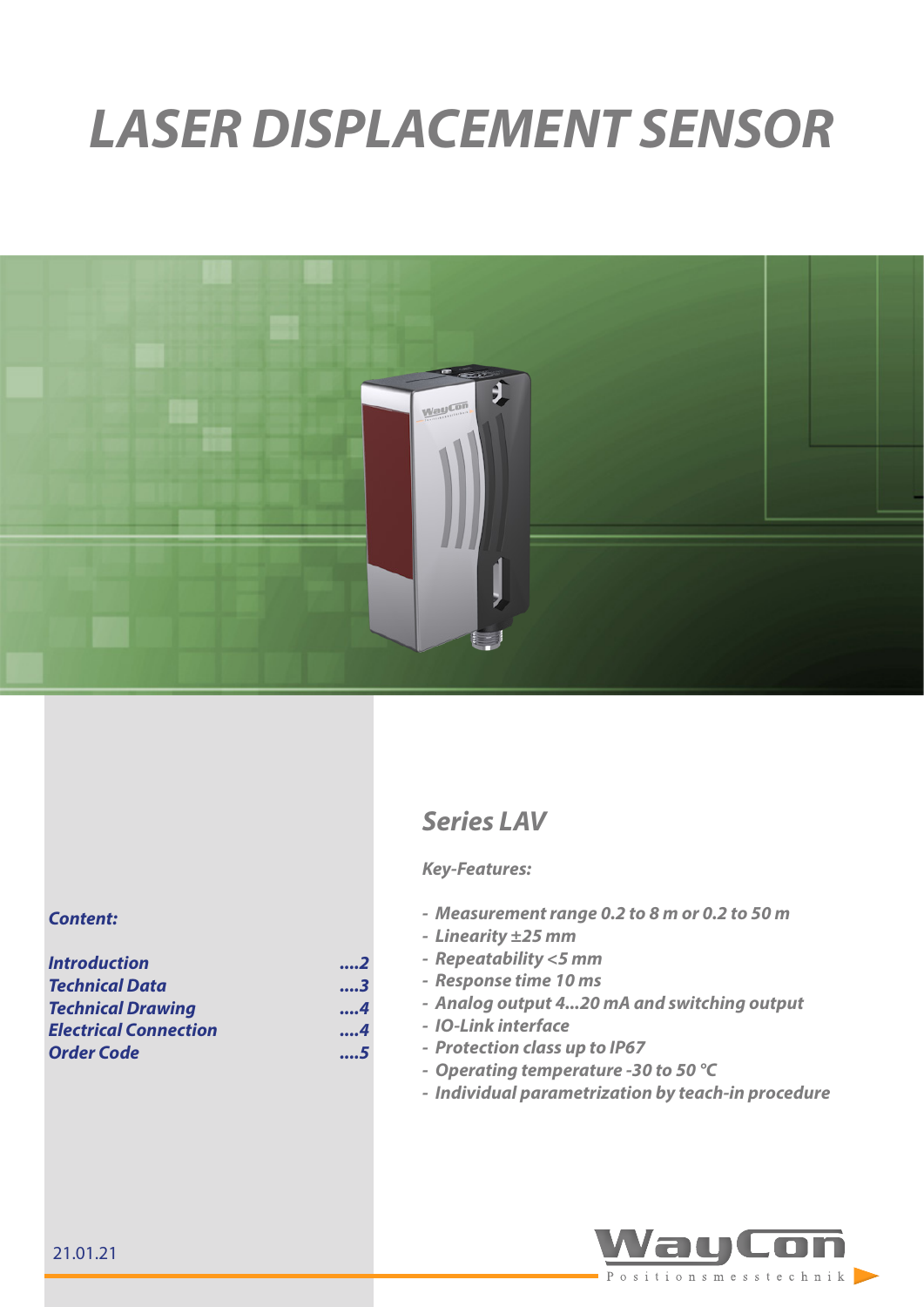## <span id="page-1-0"></span>**INTRODUCTION**

Laser sensors of the LAV series cover measurement ranges from 0.2 to 50 m. The integrated micro-controller delivers an accurate output signal, which is proportional to the detected distance. External analysers to evaluate the signals are not required. Reliable operation, independent of colour or other influences of the surface, is ensured by sophisticated electronic elements integrated in the system. The small visible laser spot allows a simple and precise orientation of the sensor.

## **MEASUREMENT PRINCIPLE**

A powerful light source emits short, high-energy pulses, which are reflected by the target object and then captured by a light-sensitive receiver. During this process, the emission and reception times are detected with a high degree of precision. From the values determined, the distance to the target object is calculated using the runtime of the light pulses. If the target object is close, the light propagation time is short. If the object is further away, the light propagation time is longer.



## **TEACH-IN FUNCTION**

The desired range can conveniently be adapted within the maximum measurement range by means of the teach-in button. The analog output has its full stroke within the taught range. The default configuration uses the maximum measurement range. A description of the teach-in procedure can be found in the [installation guide.](https://www.waycon.biz/fileadmin/laser-sensors/Laser-Displacement-Sensor-LAV-Installation-Guide.pdf)

## **INSTALLATION AND MAINTENANCE**

#### **Installation**

The first condition for a successful distance measurement is the absence of any obstruction in the light path, as shown in fig. 3. The receiver optics must be able to detect the light spot directly (fig. 1 and 2).

For highly polished or mirror-like objects it is important to keep the direct reflection away from the detector. In these cases, it is recommended to slightly tilt the sensor (fig. 4).

Optimum results are obtained by transverse installation of the sensor with respect to the target movement (fig. 5).



#### • wet cleaning with clear water, approx. 30 °C, if necessary, with a little mild soap.

#### Do **NOT** use window cleaner!!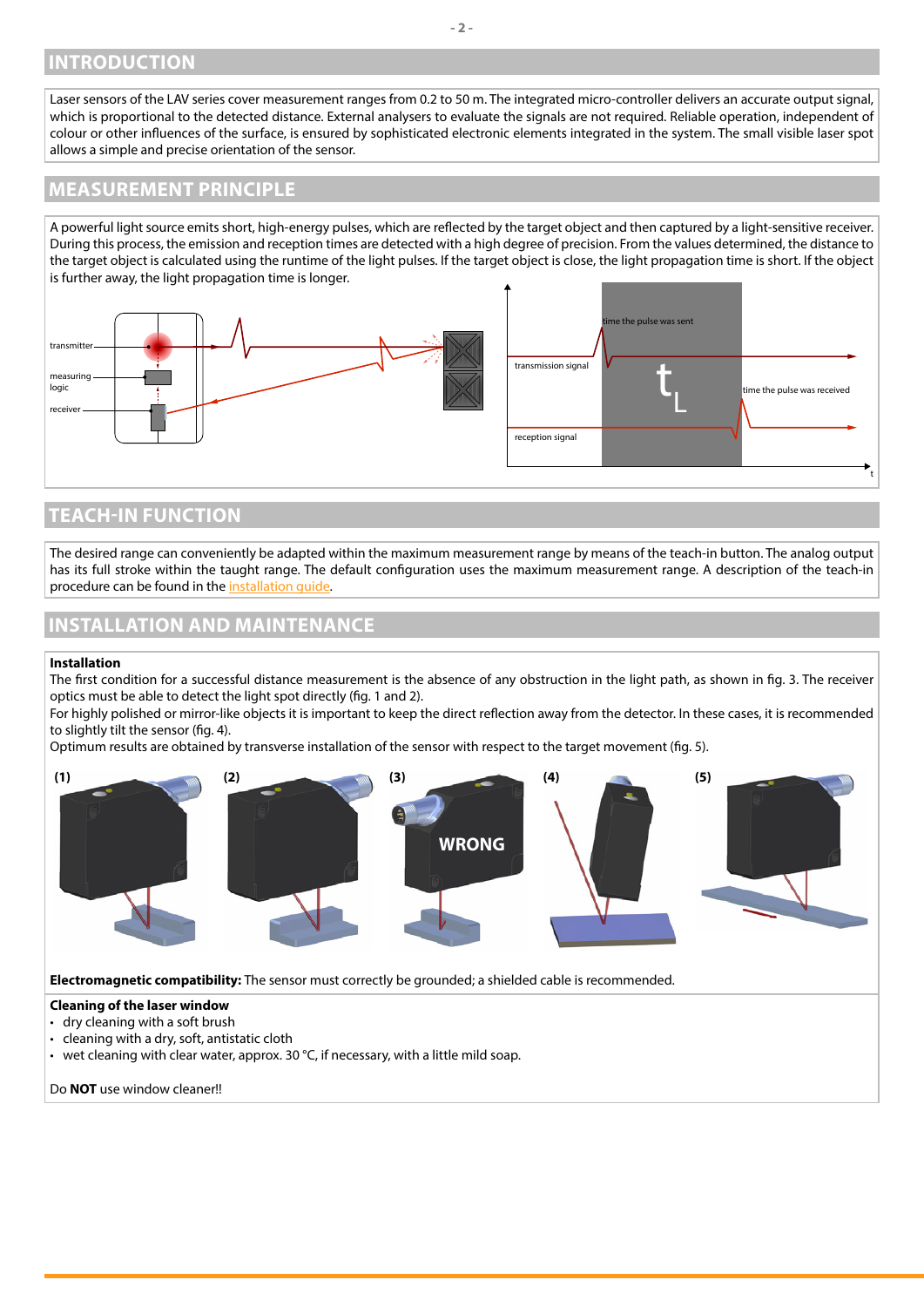<span id="page-2-0"></span>**TECHNICAL DATA**

|                                |                                                                                                                                                                                                                                                                                                                                                                                                                                                                                                          | LAV-8-420-IO                                         | LAV-50-420-IO                           |  |
|--------------------------------|----------------------------------------------------------------------------------------------------------------------------------------------------------------------------------------------------------------------------------------------------------------------------------------------------------------------------------------------------------------------------------------------------------------------------------------------------------------------------------------------------------|------------------------------------------------------|-----------------------------------------|--|
| Measurement range              | [m]                                                                                                                                                                                                                                                                                                                                                                                                                                                                                                      | $0.28$ <sup>1)</sup>                                 | $0.250^{2}$                             |  |
| Linearity                      | [mm]                                                                                                                                                                                                                                                                                                                                                                                                                                                                                                     | ±25                                                  |                                         |  |
| Repeatability                  | [mm]                                                                                                                                                                                                                                                                                                                                                                                                                                                                                                     |                                                      | $<$ 5                                   |  |
| Angle deviation max.           |                                                                                                                                                                                                                                                                                                                                                                                                                                                                                                          | $\pm 2^{\circ}$                                      |                                         |  |
| Temperature drift typ.         | [mm/K]                                                                                                                                                                                                                                                                                                                                                                                                                                                                                                   | $≤0.25$                                              |                                         |  |
| Light source                   |                                                                                                                                                                                                                                                                                                                                                                                                                                                                                                          | laser diode, red                                     |                                         |  |
| Laser class                    |                                                                                                                                                                                                                                                                                                                                                                                                                                                                                                          | class <sub>2</sub>                                   | class 1                                 |  |
| Beam diameter                  |                                                                                                                                                                                                                                                                                                                                                                                                                                                                                                          | <10 mm (at a distance of 8 m at 20 °C)               | <50 mm (at a distance of 50 m at 20 °C) |  |
| Wavelength                     | [nm]                                                                                                                                                                                                                                                                                                                                                                                                                                                                                                     | 660                                                  |                                         |  |
| Beam divergence                | [mrad]                                                                                                                                                                                                                                                                                                                                                                                                                                                                                                   | $\mathbf{1}$                                         | < 1.5                                   |  |
| Pulse length                   | [ns]                                                                                                                                                                                                                                                                                                                                                                                                                                                                                                     | 5                                                    | approx. 4                               |  |
| Repetition rate laser          | [kHz]                                                                                                                                                                                                                                                                                                                                                                                                                                                                                                    | 250                                                  |                                         |  |
| Measurement output             |                                                                                                                                                                                                                                                                                                                                                                                                                                                                                                          | 420 mA                                               |                                         |  |
| Switching frequency            | [Hz]                                                                                                                                                                                                                                                                                                                                                                                                                                                                                                     | 50                                                   |                                         |  |
| Response time output           | [ms]                                                                                                                                                                                                                                                                                                                                                                                                                                                                                                     | 10                                                   |                                         |  |
| Interface                      |                                                                                                                                                                                                                                                                                                                                                                                                                                                                                                          | IO-Link (V1.0)                                       |                                         |  |
| Signal output                  |                                                                                                                                                                                                                                                                                                                                                                                                                                                                                                          | push-pull output                                     |                                         |  |
| Switching voltage max.         | [VDC]                                                                                                                                                                                                                                                                                                                                                                                                                                                                                                    | 30                                                   |                                         |  |
| Switching current max.         | [mA]                                                                                                                                                                                                                                                                                                                                                                                                                                                                                                     | 100                                                  |                                         |  |
| Power supply                   | [VDC]                                                                                                                                                                                                                                                                                                                                                                                                                                                                                                    | 1030 (IO-Link: 1830)                                 |                                         |  |
| Ripple                         |                                                                                                                                                                                                                                                                                                                                                                                                                                                                                                          | 10 % (within the supply tolerance)                   |                                         |  |
| No-load supply current         |                                                                                                                                                                                                                                                                                                                                                                                                                                                                                                          | $\leq$ 70 mA / 24 VDC                                |                                         |  |
| Time delay before availability | [s]                                                                                                                                                                                                                                                                                                                                                                                                                                                                                                      | 1.5                                                  |                                         |  |
| Protection class               |                                                                                                                                                                                                                                                                                                                                                                                                                                                                                                          | <b>IP65</b>                                          | <b>IP67</b>                             |  |
| Operating temperature          | [°C]                                                                                                                                                                                                                                                                                                                                                                                                                                                                                                     | $-30+50$                                             | $-30+55$                                |  |
| Storage temperature            | [°C]                                                                                                                                                                                                                                                                                                                                                                                                                                                                                                     | $-30+70$                                             |                                         |  |
| Ambient illuminance max.       | $[ \,   \mathsf{x} ]$                                                                                                                                                                                                                                                                                                                                                                                                                                                                                    | 50.000                                               |                                         |  |
| <b>EMC</b> directive           |                                                                                                                                                                                                                                                                                                                                                                                                                                                                                                          | 2014/30/EU                                           |                                         |  |
| UL approval                    |                                                                                                                                                                                                                                                                                                                                                                                                                                                                                                          | cULus Listed, Class 2 Power Source, Type 1 enclosure |                                         |  |
| Connection                     |                                                                                                                                                                                                                                                                                                                                                                                                                                                                                                          | connector output M12, 4 pins                         |                                         |  |
| $MTTF$ <sub>D</sub>            | $[{\sf a}]$                                                                                                                                                                                                                                                                                                                                                                                                                                                                                              | 200                                                  |                                         |  |
| Mission time $(T_M)$           | $[a] % \begin{center} % \includegraphics[width=\linewidth]{imagesSupplemental_3.png} % \end{center} % \caption { % \textit{DefNet} and \textit{DefNet}~\textit{DefNet}~\textit{DefNet}~\textit{DefNet}~\textit{DefNet}~\textit{DefNet}~\textit{DefNet}~\textit{DefNet}~\textit{DefNet}~\textit{DefNet}~\textit{DefNet}~\textit{DefNet}~\textit{DefNet}~\textit{DefNet}~\textit{DefNet}~\textit{DefNet}~\textit{DefNet}~\textit{DefNet}~\textit{DefNet}~\textit{DefNet}~\textit{DefNet}~\textit{DefNet}~$ | 10                                                   |                                         |  |
| Housing                        |                                                                                                                                                                                                                                                                                                                                                                                                                                                                                                          | plastics ABS                                         |                                         |  |
| Weight                         | [q]                                                                                                                                                                                                                                                                                                                                                                                                                                                                                                      | 90                                                   |                                         |  |

<sup>1)</sup> for measurements on reference target (Kodak white, reflectivity 90 %)  $2^{2}$  for measurement on reflective tape (see accessories)

## **MEASUREMENT RANGE INFLUENCED BY TARGET**

#### **LAV-8-420-IO**

The following figure shows the how the measurement range changes depending on the reflectivity of the target object:



## **LAV-50-420-IO** Measurements must always be made on the ZT100 reflective tape (see accessories). Dimensions:  $100 \times 100$  mm<br>Temperature range:  $-35...60$  °C Temperature range:



**- 3 -**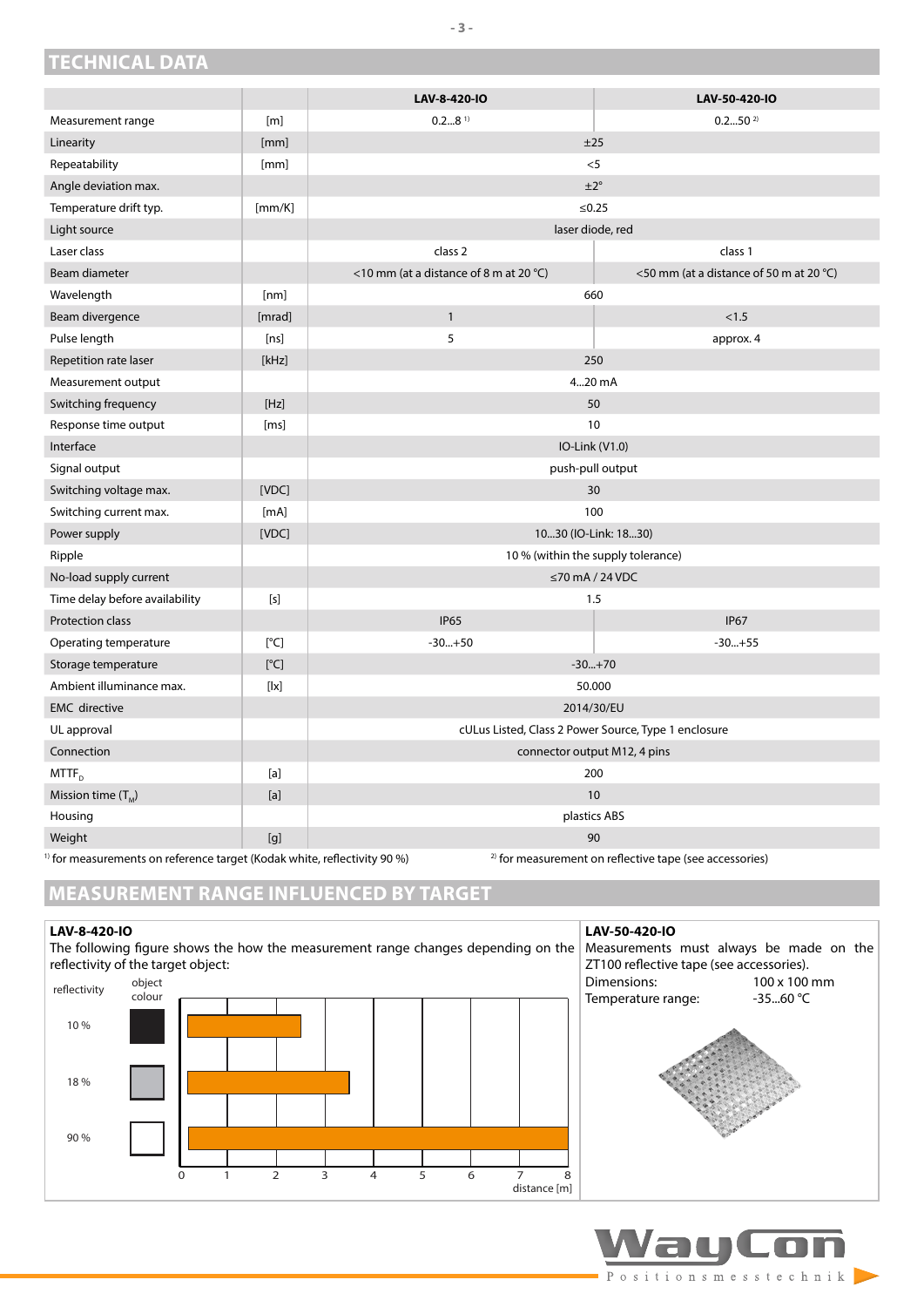## <span id="page-3-0"></span>**TECHNICAL DRAWING**



## **OPERATING ELEMENTS**



## **ELECTRICAL CONNECTION**